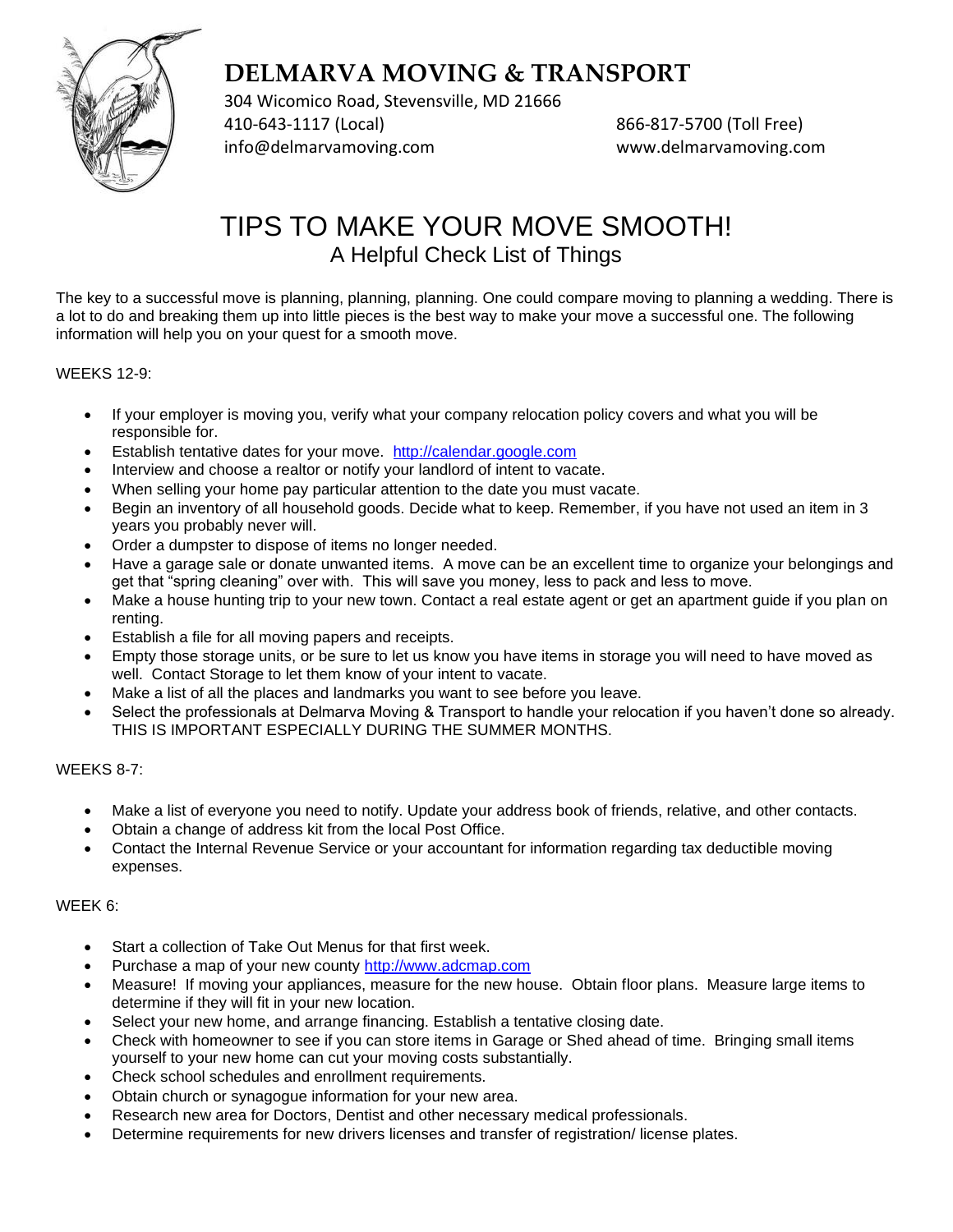

304 Wicomico Road, Stevensville, MD 21666 410-643-1117 (Local) 866-817-5700 (Toll Free)

[info@delmarvamoving.com](mailto:info@delmarvamoving.com) [www.delmarvamoving.com](http://www.delmarvamoving.com/)

- Contact an insurance agent to arrange for coverage on your new home and contents, and for automobile insurance. Rental insurance may also be available to UPS.
- Select a bank, establish accounts, and obtain safe deposit box.
- Obtain a floor plan of your new home and recruit the entire family to help plan furniture arrangement.
- If you still have not found a new home, secure a Post Office box for mail forwarding.
- Compile a list of utilities and their phone numbers. Determine any requirements to commence service. Try to start service at least the day before actual move in.

## WEEK 5:

- Send your new address to anyone who might need it insurance agents, credit card companies, magazine subscriptions, friends, relatives, etc.
- Clean out closets and dispose of items that you will not be taking with you. Have another garage sale or donate to charity. Old sheets and towels are needed by your local SPCA, Magazines and books, gift wrap, and cards are needed by hospitals and nursing homes. Camping supplies, craft supplies can be used by scout troops. Kitchen appliances are helpful at women's crisis centers. Clothes and toys to [http://www.salvationarmyusa.org](http://www.salvationarmyusa.org/) or [http://www.goodwill.org](http://www.goodwill.org/)
- Notify schools of when you are moving. Arrange for records to be transferred to new school system.
- Schedule a pick up and delivery dates with your mover. Avoid scheduling your closings on the day your move is to take place. Order packing materials and arrange for delivery of all packing supplies if you are Self Packing. Additional items to consider: Tape, Padded Paper, Newsprint, Bubble Wrap, Sharpies, etc.
- Visit UPS online and order plastic sleeve covers (#171604), print out the contents of the box and slide the list inside the pouch!
- High value items should be appraised by a professional before the item is moved. High value items are anything with a value in excess of \$100 per pound.

## WEEK 4:

- If you are doing your own packing, get started. Please mark all boxes clearly with destination room minimum on top and two sides. We recommend allowing Delmarva to pack breakables to ensure safe relocation. See the enclosed "SELF PACK GUIDE" for additional help in how to pack.
- DO NOT PACK aerosol cans, canned soft drinks, gas tanks, corrosives, ammunition, perishable foods, paint thinners/flammables or propane tanks and ask Delmarva to move these items. It is against D.O.T. regulations. Please dispose of the items or make arrangements to transport the items yourself.
- All electronics wires need to be disconnected. A good idea to mark with masking tape where they go. Remove all CD's, tapes, diskettes from CD Players, VCRs, DVDs and computers.
- Pressboard furniture is not designed to be moved, disassembled or reassembled safely. We recommend you either not move these types of furniture, or personally dismantle and reassemble the piece. If you do decide to move your pressboard furniture, a waiver of liability may be required.
- Dried and silk flower arrangements do not hold up well during a move because of their fragility. We will move such items, but no matter the amount of care taken in packing an arrangement, the piece may be damaged and a waiver of liability may be required.
- Send drapes for cleaning and arrange for carpets and furniture to be cleaned. Curtains can be put on hangers and hung inside a wardrobe box.
- Begin to use up overstocks of staple foods.
- Make travel plans and motel reservations for your trip.

WEEK 3: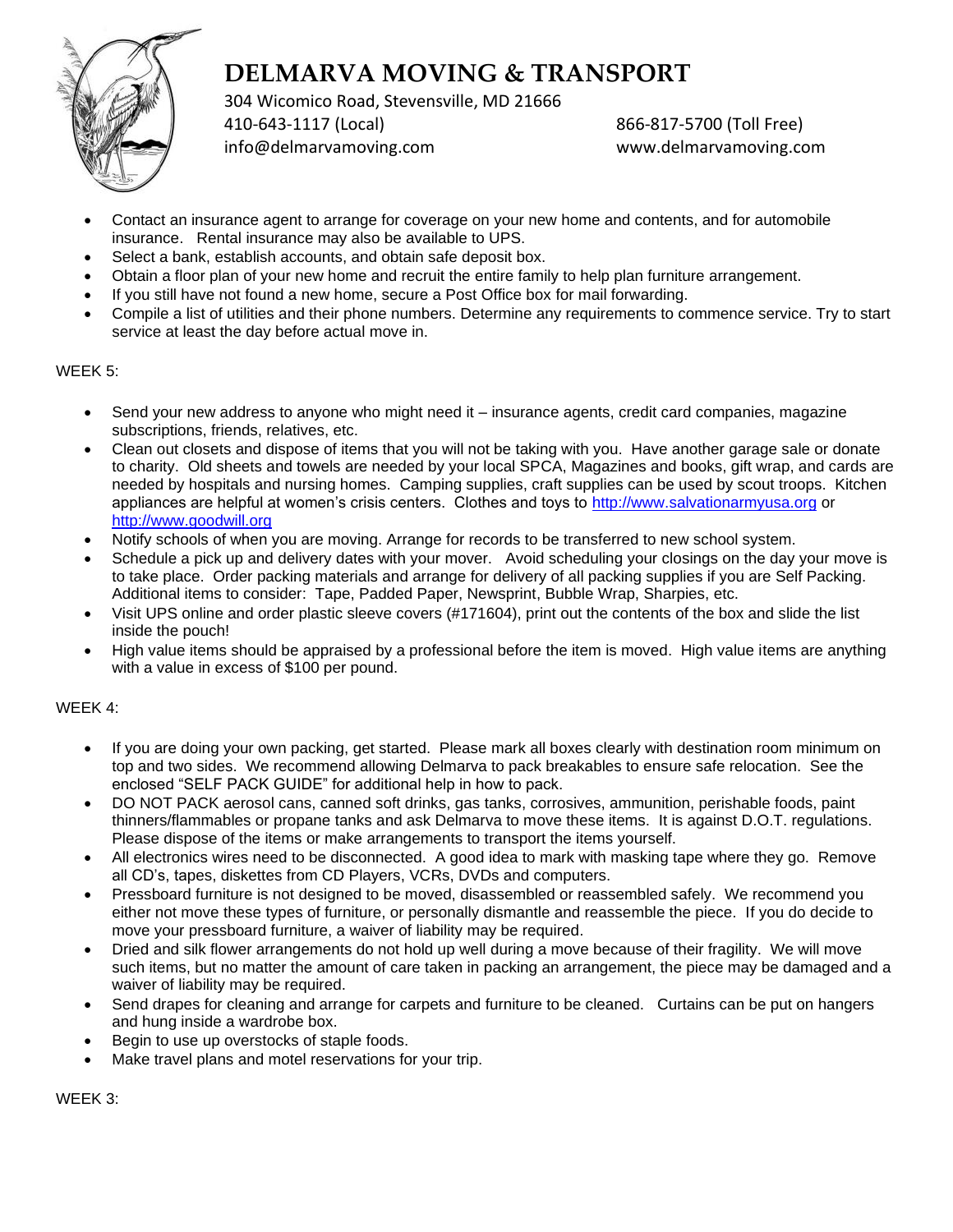

304 Wicomico Road, Stevensville, MD 21666 410-643-1117 (Local) 866-817-5700 (Toll Free) [info@delmarvamoving.com](mailto:info@delmarvamoving.com) [www.delmarvamoving.com](http://www.delmarvamoving.com/)

- Begin to gather valuable personal papers that you may need at your destination location, including medical and dental records, school records, birth certificates, etc. Make sure your tax and home closing documents are included and not packed. This is especially important if your shipment is going into storage.
- Make alternative housing arrangements for your children and pets while the move is taking place. This will help alleviate stress during a move.
- Start a Necessities Box, that will either be transported by yourself or clearly mark as a "Special" box to immediately open. Towels, soap, toilet paper, toothpaste and brush, shampoo, contact stuff, coffee pot and cups, paper plates, cups, napkins, paper towels, basic kitchen utensils. Get the idea?
- Start a Cleaning Products Box, that will be transported by yourself or clearly marked as a "Special" box to immediately open. Cleaning supplies, rubber gloves, disinfectant, vacuum, broom, mop, rags,
- If necessary, reserve apartment elevator for pick up and/or delivery dates.
- Gather all your personal records: Doctors, Dentist, Lawyers, Accountant, Church, Schools
- Take pictures and/or video tape contents in home or request us to.
- Arrange to have gas, electric, telephone, cable TV disconnected in your present home and connected in your new home. Make sure your telephone services are available for move out and move in.

|               | Disconnect Date | <b>Reconnect Date</b> |
|---------------|-----------------|-----------------------|
| <b>Phone</b>  |                 |                       |
| Electric      |                 |                       |
| Gas           |                 |                       |
| Cable/DirecTV |                 |                       |
| Internet      |                 |                       |
| Water         |                 |                       |

#### WEEK 2:

- Dispose of items too dangerous to move, including flammable liquids, paint, paint thinner, Aerosols, and ammunition. Delmarva may be able to help with household plants, depending on available room.
- Have your car serviced and ready for the trip.
- Take your pet to the veterinarian for immunization and preparation for the journey. Arrange for transportation, and obtain copies of your pets records and licenses.
- Drain oil and gas from all your power equipment. Remove batteries from all battery operated items.
- Cancel deliveries and services such as newspapers and trash collection.
- If necessary, transfer bank accounts and close safety deposit boxes.
- Contact a cleaning company to have house cleaned prior to your arrival.

#### WEEK 1:

- Complete a list of high value articles for packers. Make sure coverage selected is adequate for your valuables.
- Prescriptions? Have enough medication to last two weeks in your new home. Have prescriptions forwarded to a pharmacy in your new community.
- Make arrangements to pay for your move. All professional movers required a cashiers check on delivery unless prior arrangements for billing your employer have been made.
- Return any borrowed items.
- Start grocery list for new home.
- Keep packing.

#### 3-4 DAYS BEFORE YOU MOVE:

• Finish last minute packing or prepare for your packers by having items of High Value together, pictures and wall hangings off walls.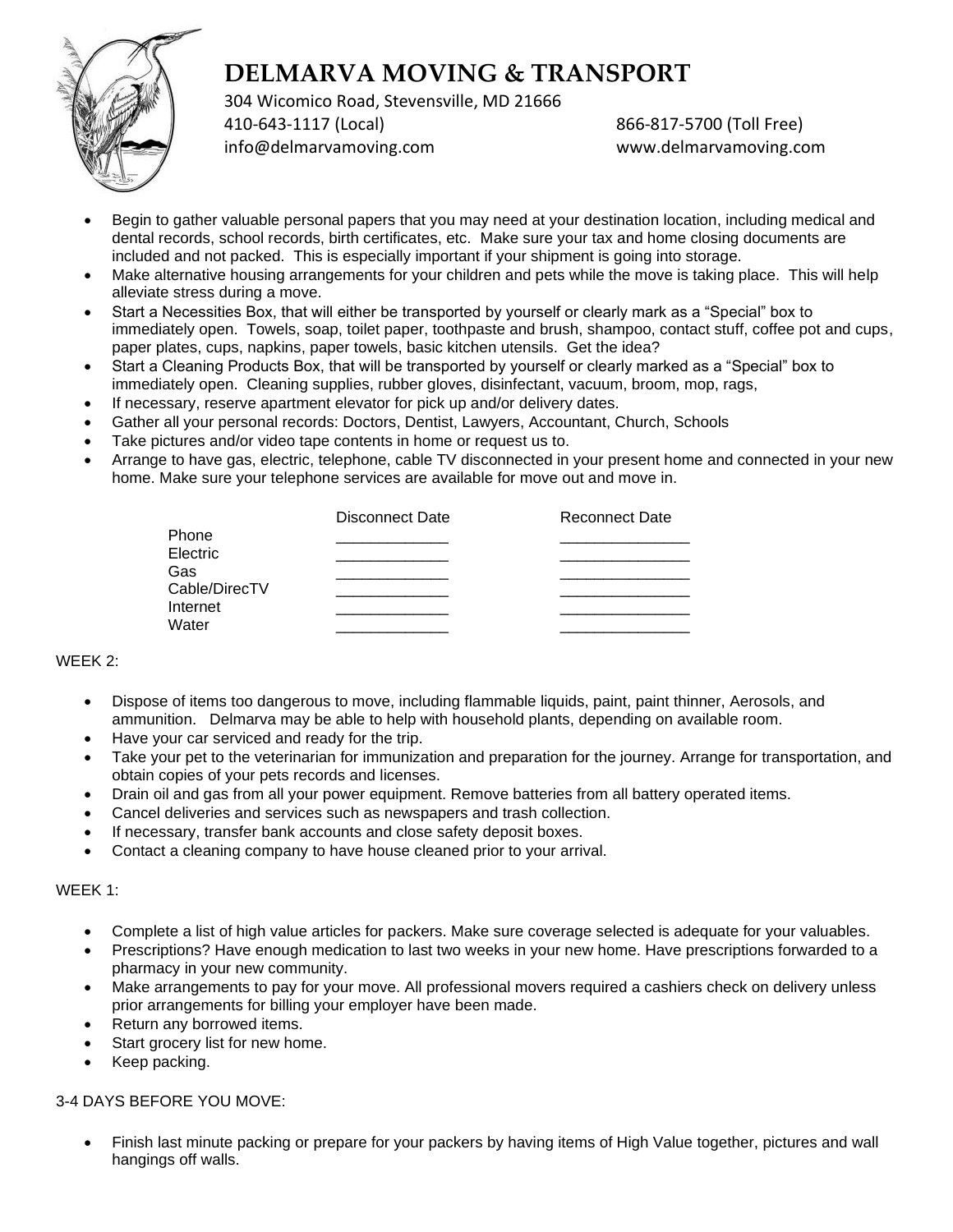

304 Wicomico Road, Stevensville, MD 21666 410-643-1117 (Local) 866-817-5700 (Toll Free) [info@delmarvamoving.com](mailto:info@delmarvamoving.com) [www.delmarvamoving.com](http://www.delmarvamoving.com/)

- Separate items to go with the family on the trip. Place them in a secured area such as a bath room with a note on the door telling your packing crew not to pack contents in this room.
- Set aside valuable items to carry with you including credit cards, currency/coin, jewelry, vital documents, personal papers, collections, furs, plants, contact lenses, deeds, eyeglasses, prescriptions, memorabilia, photos, scrapbooks, money and valuable small items.
- If trying to save on costs, the closer the item is to the garage or front door, the less time we will be there, therefore, the less money we will charge you.

## 1-2 DAYS BEFORE YOU MOVE:

- Packing days, leave out only those items you absolutely have to, all other items should be ready to go. Delmarva will arrive usually by 9:00 am depending on distance.
- Provide original packing containers for electronics if available.
- Clean out refrigerator/freezer, wipe down with Clorox, place a sock full of baking soda in bottom. Leave refrigerator door open to allow it to dry out 24 hours prior to loading. Turn it OFF. Glass shelves should be packed.
- Gather the basic items you need to make the first couple of days in your new home comfortable. Pack these items in separate boxes and label them clearly so you can recognize them as they come off the moving van. Items such as light bulbs, garbage bags, extension cords, toolkit, flashlight, dust cloth, cleaning products, scrub brush, pail, disposable plates, cups, utensils, dish soap, sponges, plastic wrap, can opener, paper towels, coffee pot and so on.
- Confirm arrival time with moving company.
- Plan to be at home and make yourself available to the movers the entire day of packing and moving.
- Welcome Wagon 1-800-77-WELCOME (935-2663)
- Visit [http://www.homestore.com](http://www.homestore.com/) for a free Welcome Wagon gift.

## MOVING DAY:

- Allow for adequate parking for moving trucks.
- Notify the driver where you can be reached during the move.
- Keep important documents and keys handy.
- Take pets to neighbor, kennel, or put them in an empty bath room w/sign on the door "DO NOT OPEN, PET INSIDE"
- Be on hand when driver arrives. Stay until the moving crew leaves.
- Accompany your driver through your house as he inventories your goods.
- Confirm your new address, travel plans and contact phone numbers with your driver.
- Before the movers leave, check through the house with your driver to make sure nothing was missed. Remember to check the attic, basement, closets, cupboards and drawers.
- Consider staying overnight in a hotel, or with friends or family. Leave the next morning fresh for your new home.

## UPON ARRIVAL AT YOUR NEW HOME:

- Check circuit breakers or fuse box to be sure everything is on.
- Make sure all pilots are working on the stove.
- Install or check the batteries on smoke detectors.
- Make sure the telephones, washer, dryer, dishwasher, refrigerators working.
- Label each room. (Susie's BR, Bryan's BR, Family Room)